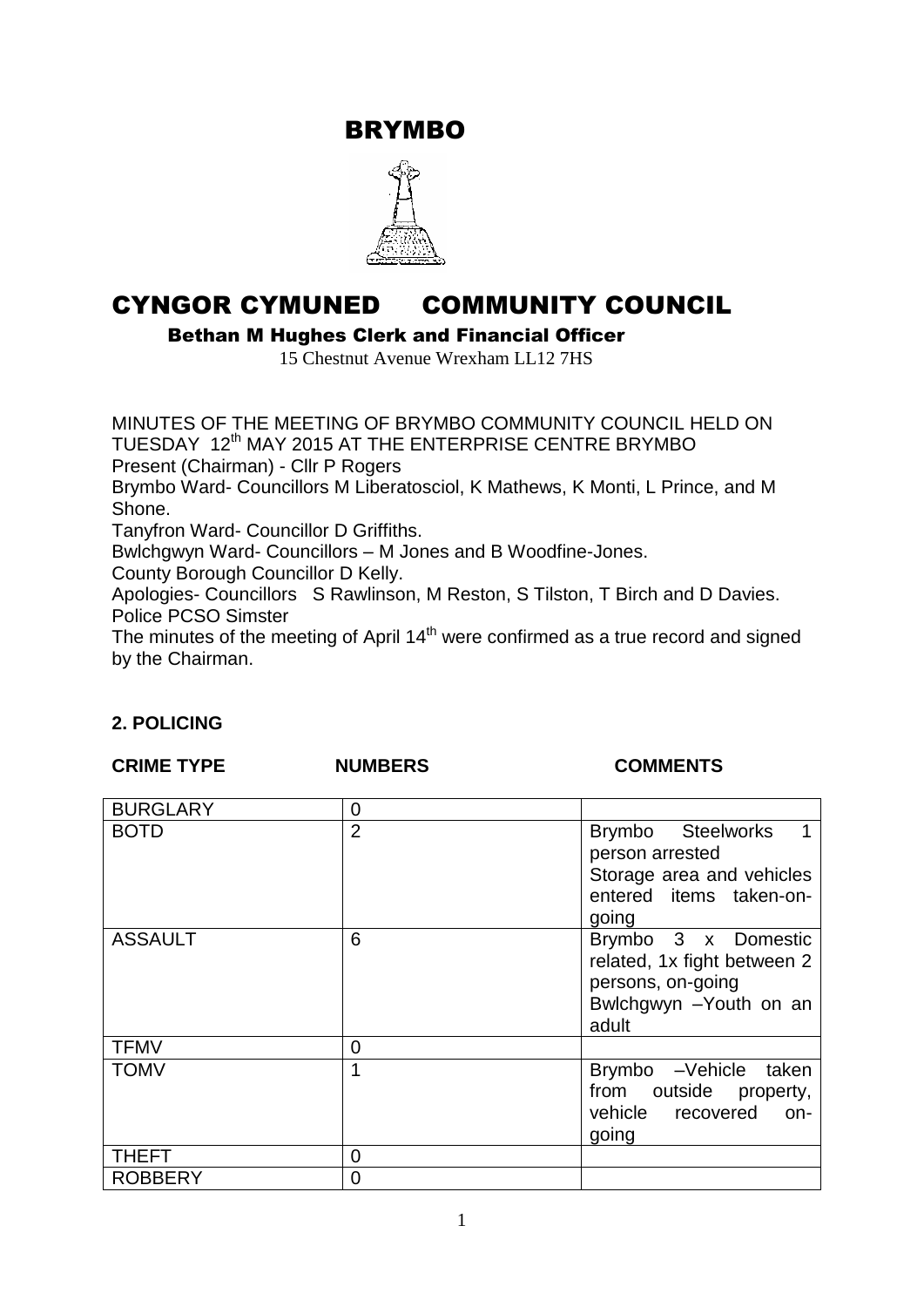| <b>CRIMINAL DAMAGE</b> | $\overline{2}$  | Tanyfron<br>$-On$ -going                      |  |
|------------------------|-----------------|-----------------------------------------------|--|
|                        |                 | neighbourly<br>alleged                        |  |
|                        |                 | dispute. Vehicle<br>wing                      |  |
|                        |                 | mirrors damaged<br><b>ASB</b>                 |  |
|                        |                 | related, on-going.                            |  |
| <b>ARSON</b>           | 0               |                                               |  |
| <b>DRUGS</b>           | 0               |                                               |  |
| <b>ASB</b>             | Personal=3      | Brymbo<br>-Messages<br>via                    |  |
|                        | Environmental=1 | social media<br>- Neighbour<br>Bwlchgwyn      |  |
|                        | Nuisance $=5$   |                                               |  |
|                        | Harassment $=1$ | dispute                                       |  |
|                        |                 | Brymbo - Grass fire<br>Brymbo - 3 x youths, 1 |  |
|                        |                 |                                               |  |
|                        |                 | young adults, 1 children                      |  |
|                        |                 | Bwlchgwyn - Neighbour                         |  |
|                        |                 | dispute on going                              |  |

Cllr Rogers told PCSO Simster that there had been a few problems with youths from outside the village over the last few weeks. He said he would monitor this.

# **3. COUNTY BOROUGH COUNCILLOR'S REPORTS**

Cllr Kelly said that there were on-going issues with overgrown signage near to the Moors junction. He was liaising with Street scene to rectify the problem. With regard to the drainage issue reported by Cllr Woodfine-Jones at the last meeting he said that WCBC were intending to serve a notice on the landowner. Cllr Jones said that the problem may be that of a stream overflowing and perhaps Streetscene could be made aware of this. Regarding the bridge barriers that had been damaged a WCBC officer was looking into this and an assessment of the damage would be made. Cllr Kelly said that all other drainage issues had been resolved.

#### **4. ROADS**

Cllr Rogers told members that the new road was near completion but was still not open. There were a few issues raised as a result of the safety audit. Brymbo Developments had not asked the contractors back to resolve these issues as yet. Cllr Rogers produced plans for the area around the new road which he had received the previous day from Brymbo Developments. WCBC has requested that the proposed school site be moved therefore ensuring the future of Tanyfron school. Cllr Rogers said the plans showed that not enough sufficient land had been set aside for commercial and employment use as promised. On the plan there were 4 additional areas for new housing developments. Area A was within settlement said Cllr Shone, therefore planning would very likely be recommended. Area B contained the promised employment land however there was now a proposal for housing. Cllr Rogers said that the employment land should be as was originally promised and not marketed for housing. Cllr Shone said that these proposed housing developments would bring at least another 1000 properties to the area. Cllr Rogers said that this would have a great impact on the villages' identity and that the older facilities would be eroded. He said that the only employment on the site at present would be that of the supermarket. Cllr Monti said that a promise of employment units had been made however looked very unlikely after seeing the proposed new plans. Cllr Rogers said that he had concerns regarding the new school on the site that it would not be large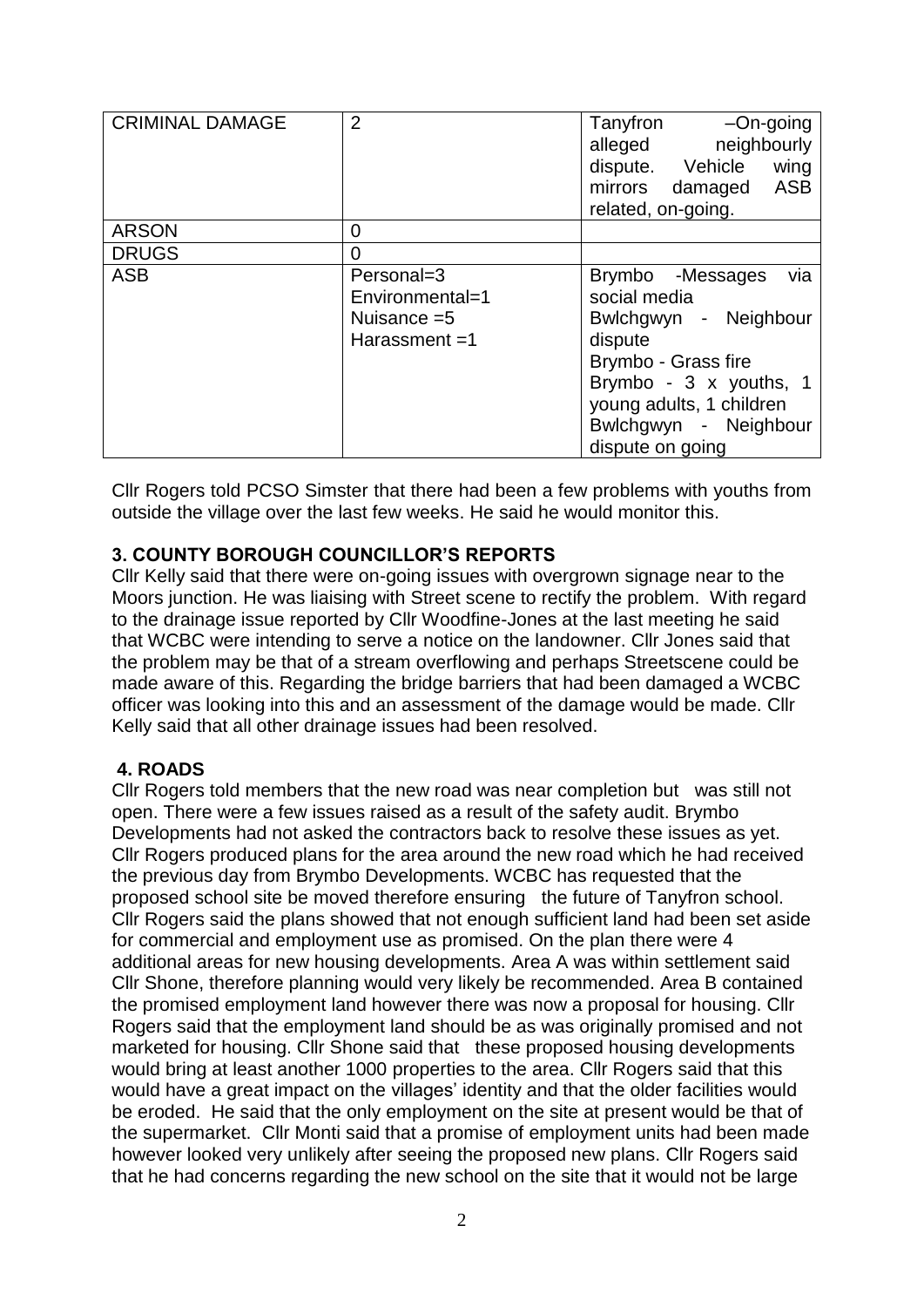enough to hold the children from the proposed new houses. Cllr Jones asked if the promises given at the beginning were made in black and white however Cllr Rogers said that Brymbo Developments were not under any no obligation to keep these. Cllr Rogers said that the plans were now in the public domain and being circulated around the village. Cllr Griffiths said that there should be concerns around Area C as there was no new drainage system in that area. The system had never been improved and he could foresee huge problems if the development did go ahead. Cllr Shone asked where the green Agenda was, as people were encouraged to travel less by car however this would not be possible as there would be no new employment in the area. Cllr Jones agreed that the plans did not support the Community. Cllr Monti said that when the original discussions took place the CC agreed to everything as promises were made regarding employment, schools and Health Centre. Cllr Monti said he was adamant that there should be business units on the site. Cllr Rogers said that there was a lot of local concern and Steve Bayley from WCBC had met with agents who had shown significant interest in the business units therefore there was a definite need for them. Cllr Kelly said that people need only look at the Five Crosses Industrial site in Minera to see that there was a need for smaller industrial units around the area. Cllr Rogers said that he would like the CC's full backing and support and he would write to Brymbo Development the next day. Cllr Monti proposed this action and was seconded by Cllr Woodfine-Jones. All were in favour. Cllr Shone said that funds held by the CC may be invested at some point in an industrial project in the area. This could therefore be an investment strategy for the CC.

Cllr Jones & Cllr Woodfine-Jones said that there was continued flooding at Nant y Frith. Although it was not an A or B road it was regularly used. Cllr Rogers said he would raise the issue with WCBC.

#### **5. BUS SHELTER SERVICES AND STOPS**

Cllr Rogers thanked Cllr Monti for his assistance in resolving the issue of the damaged bus shelter in Brymbo. Arriva had not been courteous but had agreed to pay for the damage caused by one of their vehicles. Cllr Rogers said that a costing had been received from WCBC for the new shelter on Coed y Felin however it was above what the CC had agreed. After consulting with WCBC they agreed to pay the excess.

#### **6. PLAYING FIELDS AND PLAYGROUNDS**

Cllr Monti had obtained 2 quotes to cut down the trees on Bronwens Green. Both contractors had agreed that three trees needed to be cut down as they were dangerous. Another 3 were also in need of being reduced in height. Cllr Shone queried this and asked if these trees had already been cut by another contractor. Cllr Monti said that these 6 were different ones. Cllr Shone asked if all the trees could be cut down completely, however Cllr Jones said that trees could not be cut down as a precaution. The advice of the tree surgeon would need to be taken. Cllr Jones said that a risk assessment and method statement would need to be seen before the work was carried out. Cllr Jones proposed that the work be carried out. Cllr Woodfine-Jones seconded the proposal. A vote was taken. There were 7 in favour and one abstention. The motion was carried. As 2 quotes had been presented, a vote was needed on which company would carry out the work. The first quote was for £784.00 which included: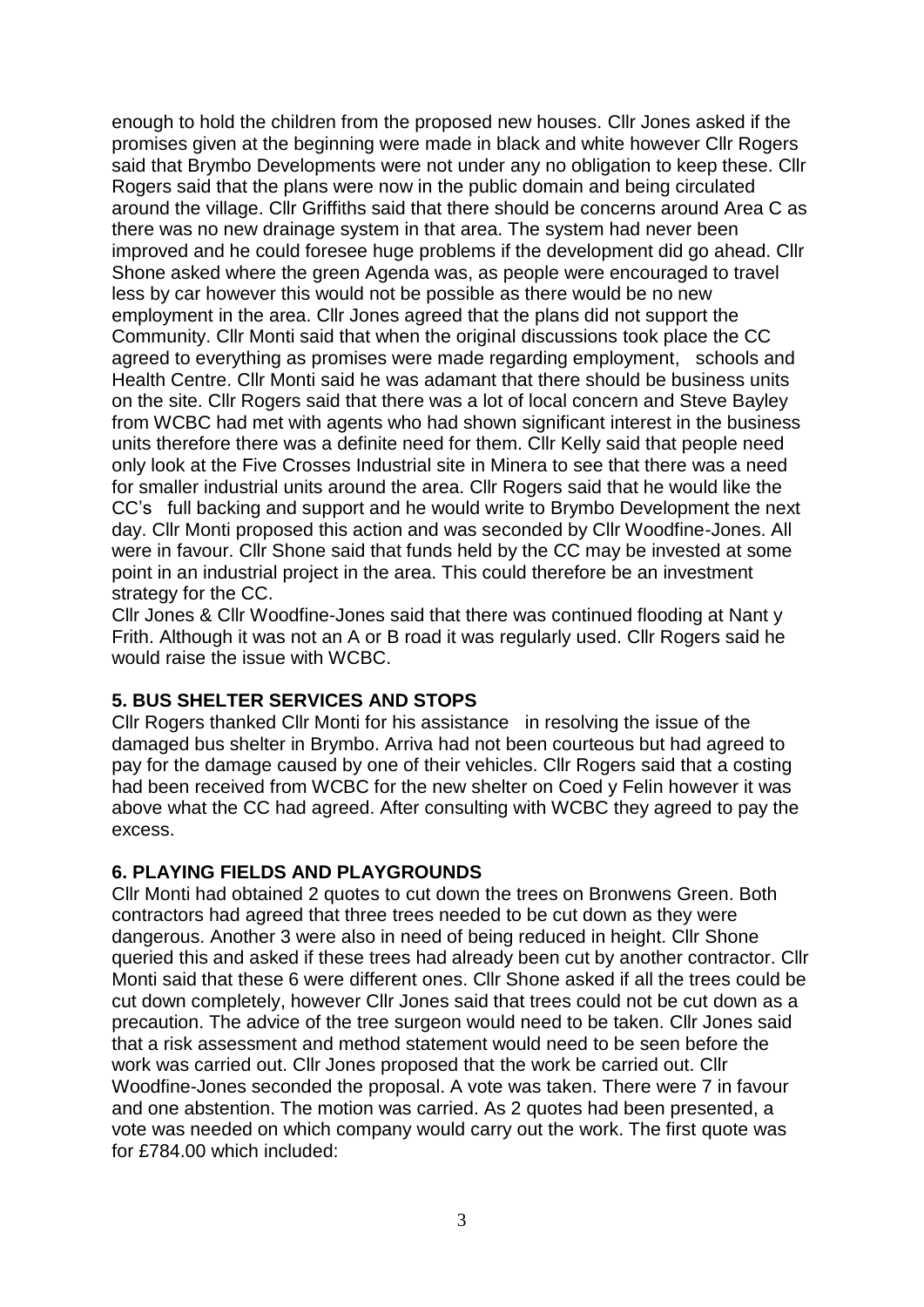Sycamore (x3 stems) - fell to fence height. 2 sycamores (x4 stems) reduce height & crown by approx. 2 metres. Chip /stack onto adjacent ground. Clear all arising's from Cartrefle.

The second quote was for £1400.00. This included the removal of 3 sycamore trees to be cut to fence height. A 25% crown reduction on 3 x sycamore trees. All debris to be removed from site.

Cllr Jones said that the first quote was with a company that was VAT registered. The second had no VAT registered number on the quote. Cllr Jones proposed that BCC accept the first quote of £784.00. This was seconded by Cllr Mathews. A vote was taken. All were in favour.

Cllr Rogers told members that a burst water pipe had caused some damage to the play area in Bryn y Ffynnon. Martin Howarth of WCBC had been informed and a claim might need to be made if it was a fault of Dee Valley Water. New equipment was currently being installed; therefore an inspection would be made after this work had been completed.

#### **7. FOOTPATHS/LIGHTING**

No further information.

#### **8. WAR MEMORIAL/CHURCHYARDS**

A reply had been received from Dave Sharp of WCBC to the letter the Clerk had sent the previous month regarding Engedi Chapel. He said that he had been in contact with the resident who had spoken at the previous CC meeting and he would also be arranging a meeting with the owners of the site in order to improve the safety of persons in or around the property and that they will also try to improve security on the site whilst in discussions with them. He said that Stephen Griffiths (planning team) had also been to the site and he was going to write separately to the owners. The Clerk had previously circulated an e-mail she had received with details of a grant available from the Welsh Government regarding War Memorials. Cllr Shone and Cllr Mathews had shown an interest in this project. The Chairman suggested that the Councillors for each ward could discuss the content of the e-mail and suggest projects that may qualify. This was agreed by members.

#### **9. PLANNING**

TWO-STOREY SIDE EXTENSION BRYN HYFRYD MINERA ROAD FFRITH WREXHAM P/2015/0263-No observations.

ERECTION OF 2 NO.TWO-STOREY DWELLINGS WITH ASSOCIATED VEHICULAR AND PEDESTRIAN ACCESS LAND EAST OF QUEENS ROAD BRYMBO P/2015/0268-No observations.

TWO STOREY SIDE EXTENSION MOUNTAIN VIEW PENTRE SAESON BWLCHGWYN P/2015/0283-No observations.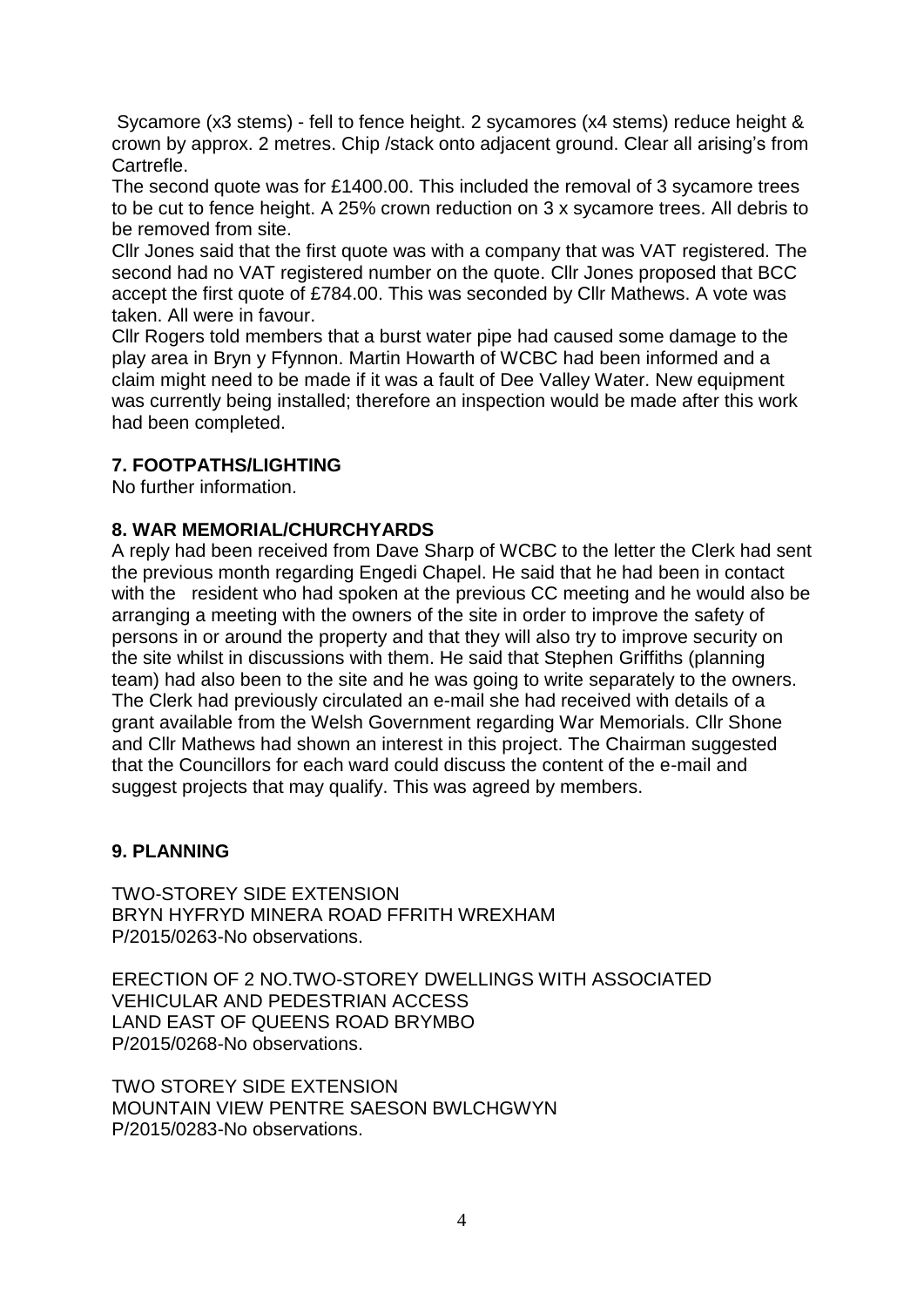EXTENSION TO EXISTING GARAGE AND ALTERATIONS TO FORM RESIDENTIAL ANNEX ACCOMODATION FOR WEST WINDS WEST WNDS CAE PEN TY ROAD CEFN Y BEDD WREXHAM P/2015/0310-No observations.

# **10. PENSION SEMINAR UPDATE**

Cllr Mathews had sent a report on the pension seminar that he had attended and the report had been circulated prior to the meeting.

Presentation given by 75point3 a pension advice company from Abergele, available on

#### [www.75point3.com/auto](http://www.75point3.com/auto)

Eligibility of job Holder:-

Age – 22 to normal retirement age.

Salary –greater than £10,000 mandatory

£5,824 – £10,000 Optional for employee no cost to Employer Greater than £42,385 salary not included.

Earnings are calculated on the 'Pay Reference Period' (PRF). The PRF is the normal pay cycle of the employee weekly, four weekly, monthly, etc.

An employee can be Part Time, Full time, Contractor, Zero Hours, Agency, i.e. any employee who is paid without giving in an invoice for payment or not supplied with uniform.

All large companies are already in the scheme small companies/employers will be given a Staging Date for implementing the scheme.

Paperwork for all eligible employees and employees wishing to join even though not mandatory must be sent in within three months of the Staging Date.

I do not believe that Brymbo Community Council fall within any of these requirements, but we have to make sure that if we do employ anyone that would fall within the criteria we MUST give all details to the applicant, we cannot employ someone just because they do not wish to join the scheme. Either of these points would be against the employments law and we could be taken to the tribunal to answer the case.

All the committee are equally responsible to abide by the new scheme rules, as this is the case I would strongly advice ALL members to go to the Web Page at the top of the page and read the details.

Comments on the Seminar.

This first part of the seminar by 75point3 was informative on the scheme this took about 45-50 minutes at which time a new speaker for Peninsular took over, even though the first speaker had not finished, this was a sales pitch on company law from Peninsular, with only a couple of side-line comment on Work Place Pensions. The second speaker took the remainder of the seminar time.

#### **11. INTERNAL AUDIT REPORT AND FINANCIAL STATEMENT 2014/2015**

The Clerk had circulated a copy of the financial report for the year 2014/2015 prior to the meeting. A copy of the Annual return was given to each member. JDH Business services had noted the following:

The fidelity cover at £150000.00 did not cover the maximum projected balance at 31/03/2015. This was as a result of the funds from Cambrian House being transferred into the account at the beginning of March. The Clerk had increased the cover which was now adequate.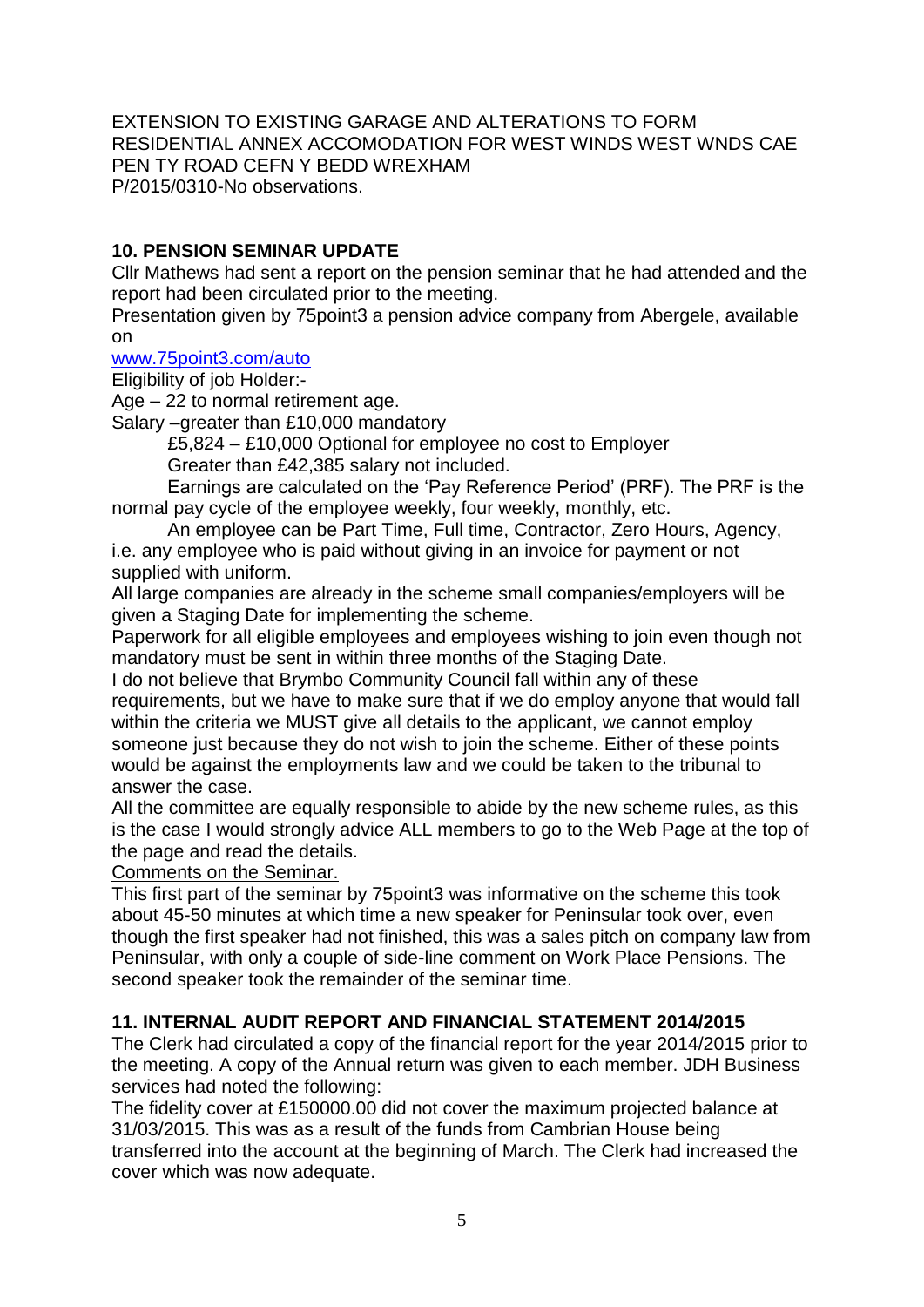The fixed asset balance included Cambrian House which had been sold at the beginning of March 2015. The Clerk had contacted the insurance company to remove it from the policy after notification of the completed sale and had updated the Annual Return.

An adjustment had been made to receipts in the cash book for an unrepresented cheque. JDH recommended that unrepresented cheques should be deducted from payments. This was noted. An advice on changes to the annual return for 2015/2016 included that a thematic review each year. From 2015/2016 this would include examining councils' arrangements for budget setting and monitoring. This was noted by the Clerk. There was also a guidance note from the Internal Auditor to ensure that the CC met the requirements of the pension regulator with respect to auto enrolment or the CC may face fines. All recommendations from 2014/2015 had been complied with. Cllr Monti proposed that the Annual return be accepted. This was seconded by Cllr Mathews. All were in favour.

## **12. ANNUAL INSURANCE**

The annual insurance was due on the  $1<sup>st</sup>$  June 2015.

Came & Co. had provided 3 quotes for the Council to consider.

1. Aviva. The quote was £3187.88 inclusive of 6% insurance premium tax.

2. Ecclestial. This quote was £3457.27 inclusive of 6% insurance tax.

3. Hiscox. This quote was for £3347.27 inclusive of 6% insurance tax.

All three quotes were for a like for like policy. Came & Company recommended that the CC accepted the quote from Aviva. Members agreed to accept the recommendation.

# **13. CORRESPONDENCE**

LETTER OF THANKS FROM AUTUMN SHOW AND ALL SAINTS CHURCH REVISED GUIDANCE ON THE CODE OF CONDUCT GRANT FOR WAR MEMORIALS LETTER OF THANKS ST MARY'S CHURCH NIGHTINGALE NEWS ALED ROBERTS AM SURGERIES

# **14. ACCOUNTS FOR PAYMENT**

| 2804 N GRIFFITHS BRONWENS GREEN                | 192.00 |
|------------------------------------------------|--------|
| 2805 JDH BUSINESS SERVICES INTERNAL AUDIT      | 176.40 |
| 2806 SCOTTISH POWER TANYFRON MUGA              | 175.17 |
| 2807 FAMILY FRIENDS DONATION                   | 50.00  |
| 2808 HOMESTART DONATION                        | 50.00  |
| 2809 BRYMBO & DISTRICT SHOW DONATION           | 100.00 |
| 2810 FRIENDS OF GRESFORD COLLIERY DOANTION     | 100.00 |
| 2811 ALL SAINTS CHURCH GRANT FOR REFURBISHMENT | 500.00 |
| 2812 ALL SAINTS CHURCH GRANT FOR GRASSCUTTING  | 300.00 |
| 2813 T CROFTS BWLCHGWYN WAR MEMORIAL           | 125.00 |
| 2814 BTRT HIRE OF ROOM MARCH                   | 28.00  |